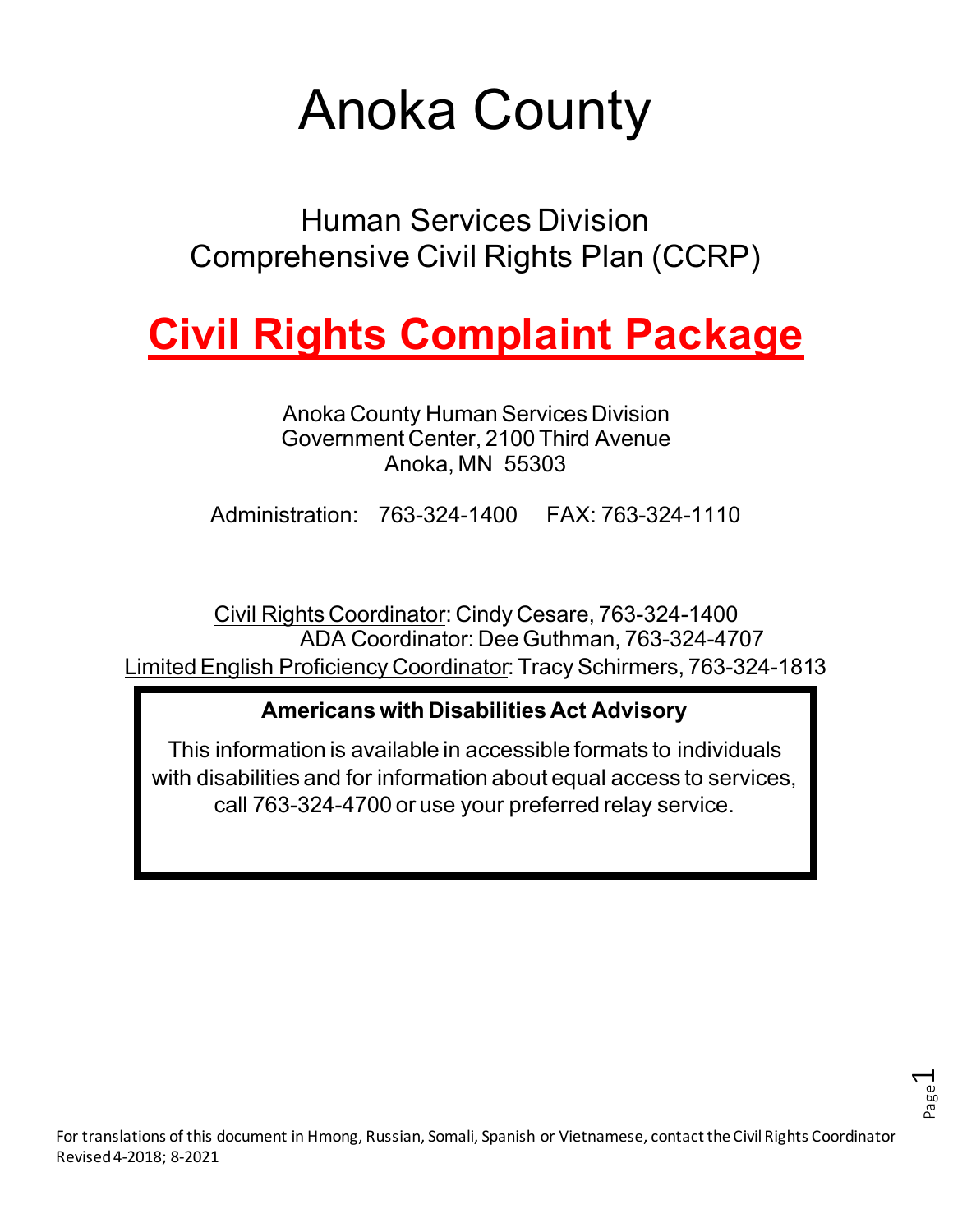**You have a right to** file a discrimination complaint **directly** with the *U.S. Department of Health and Human Services' Office for Civil Rights* or the *U.S. Department of Agriculture (USDA) for the SNAP Program* and can file a discrimination complaint **directly** with the *Minnesota Department of Human Rights* and the *Minnesota Department of Human Services*. Please use the following contact information:

1. The *U.S. Department of Health and Human Services' Office for Civil Rights* prohibits discrimination in its programs because of race, color, national origin, age, disability, sex and religion. *Sex* includes sex stereotypes and gender identity discrimination that occurs in medical or health programs and clinics receiving federal financial assistance, such as Medicaid, CHIP programs and insurance companies and state health insurance exchanges under Title I of the Affordable Care Act. Contact the federal agency directly:

**U.S. Department of Health and Human Services Office for Civil Rights** Region V 233 N. Michigan Avenue Suite 240 Chicago, IL 60601 312-886-2359 (voice) 800-368-1019 (toll free) 800-537-7697 (TTY)

2. In accordance with Federal civil rights law and *U.S. Department of Agriculture (USDA)* civil rights regulations and policies, the USDA, its Agencies, offices, and employees, and institutions participating in or administering USDA programs are prohibited from discriminating based on race, color, national origin, sex, religious creed, disability, age, political beliefs, or reprisal or retaliation for prior civil rights activity in any program or activity conducted or funded by USDA.

Persons with disabilities who required alternative means of communication for program information (e.g., Braille, large print, audiotape, American Sign Language, etc.), should contact the Agency (State or local) where they applied for benefits. Individuals who are deaf, hard of hearing or have speech disabilities may contact USDA through the Federal Relay Service at (800) 877-8339. Additionally, program information may be made available in languages other than English.

To file a program complaint of discrimination, complete the USDA Program Discrimination Complaint Form, (AD-3027) found online at: [http://www.ascr.usda.gov/complaint\\_filing\\_cust.html,](http://www.ascr.usda.gov/complaint_filing_cust.html) and at any USDA office, or write a letter addressed to USDA and provide in the letter all of the information requested in the form. To

Page  $\mathrel{\sim}$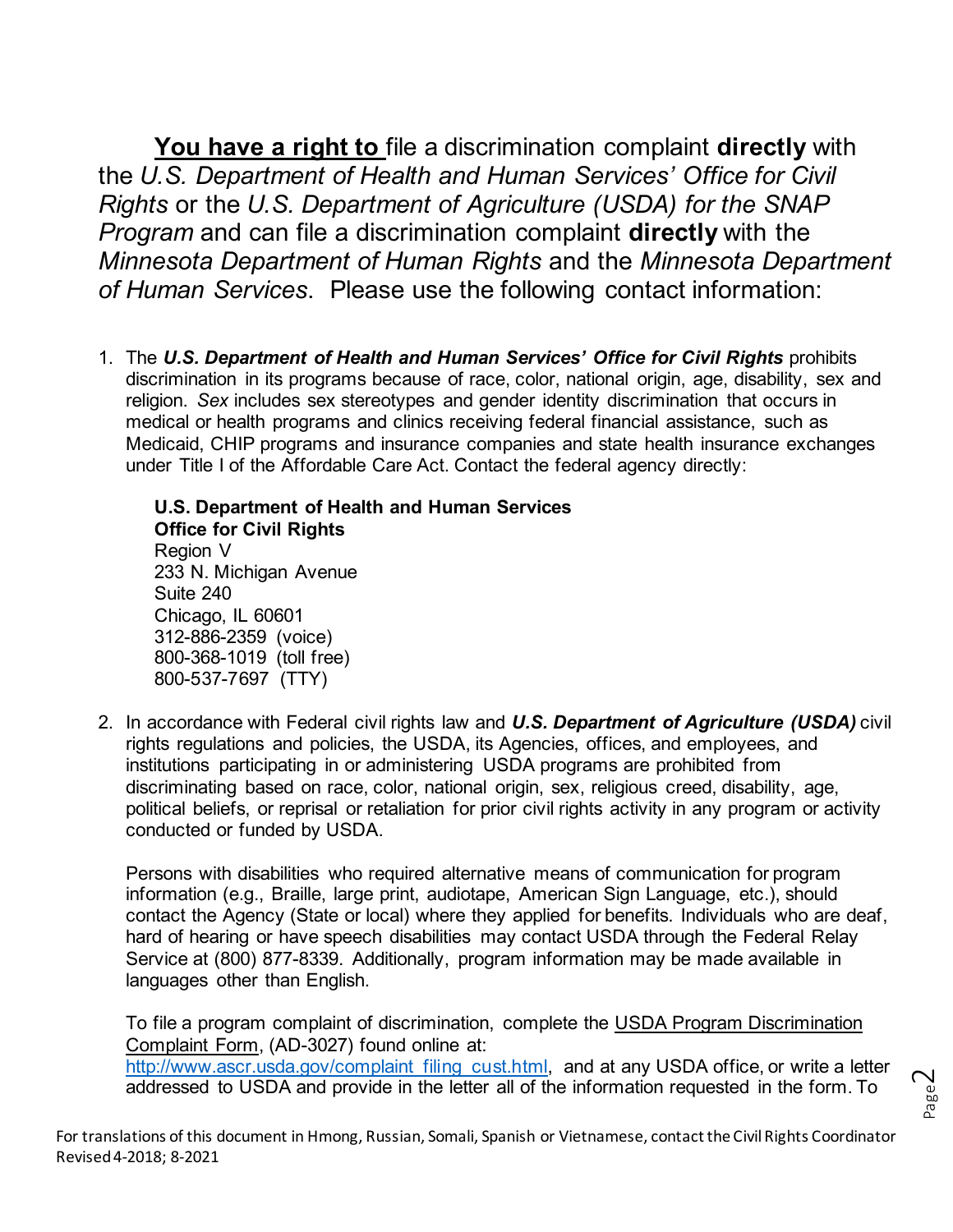request a copy of the complaint form, call (866) 632-9992. Submit your completed form or letter to USDA by:

- a. mail: U.S. Department of Agriculture Office of the Assistant Secretary for Civil Rights 1400 Independence Avenue, SW Washington, D.C. 20250-9410;
- b. fax: (202) 690-7442; or
- c. email: [program.intake@usda.gov](mailto:program.intake@usda.gov)

This institution is an equal opportunity provider.

3. The *Minnesota Department of Human Rights* prohibits discrimination in public services programs because of race, color, creed, religion, national origin, disability, sex, sexual orientation, or public assistance status. Contact the Minnesota Department of Human Rights directly:

Minnesota Department of Human Rights Freeman Building, 625 North Robert Street St. Paul, MN 55155 651-539-1100 (voice) 800-657-3704 (toll free) 711 or 800-627-3529 (MN Relay)

4. *The Minnesota Department of Human Services* prohibits discrimination in its programs because of race, color, national origin, creed, religion, sexual orientation, public assistance status, age, disability, or sex, including sex stereotypes and gender identity discrimination that occurs in health programs or activities receiving federal financial assistance, such as Medical Assistance, MN Care, CHIP programs and insurance companies and state health insurance exchanges. Contact the Equal Opportunity and Access Division **directly** only if you have a discrimination complaint:

Minnesota Department of Human Services Equal Opportunity and Access Division P.O. Box 64997 St. Paul, MN 55164-0997 651-431-3040 (voice) or use your preferred relay service

Page ന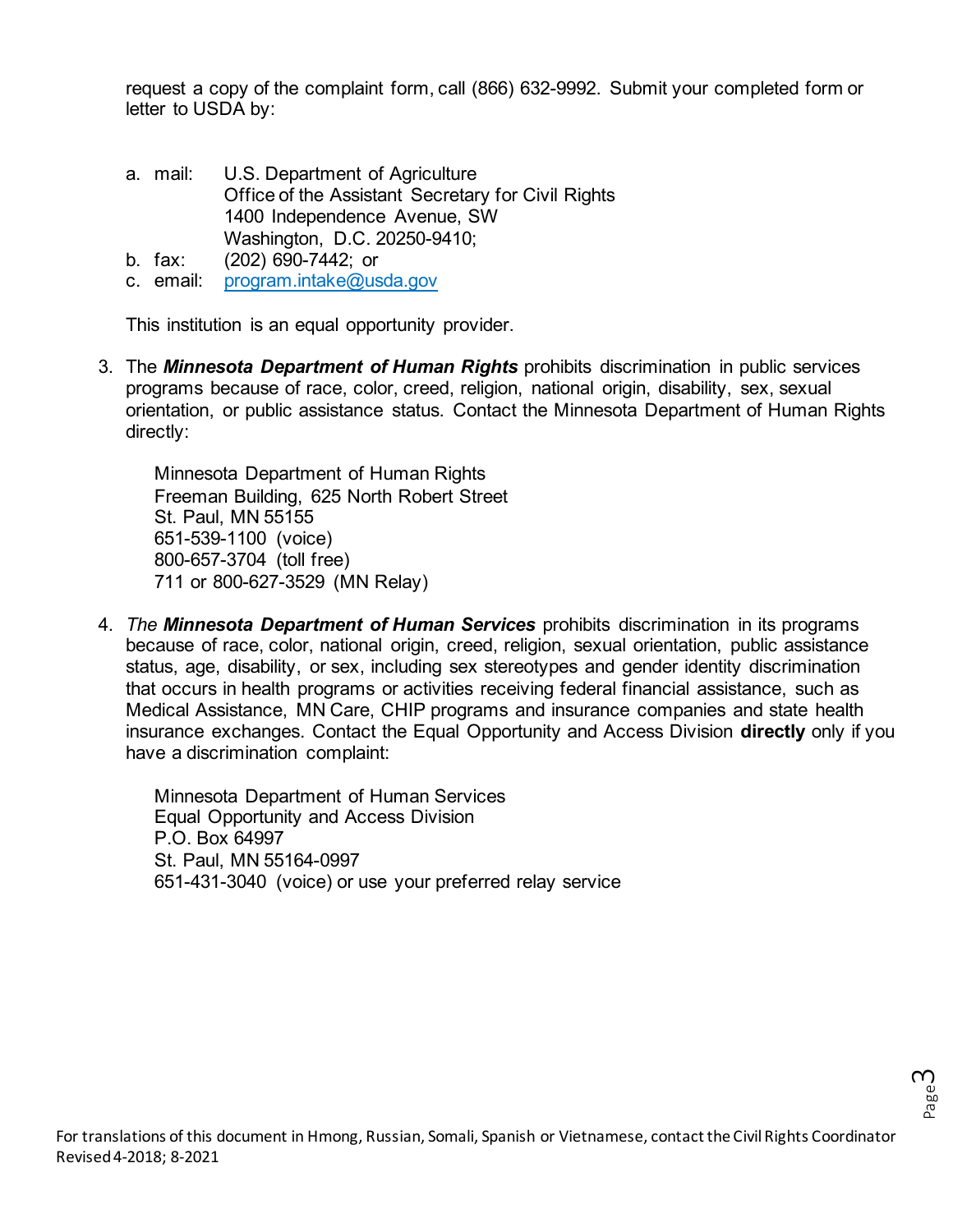#### **Anoka County Human Services Equal Opportunity Policy and Procedure**

It is the policy of Anoka County Human Services to make sure that program benefits and services are available to everyone and provided to all eligible individuals without discrimination, in compliance with civil rights laws.

Anoka County employees, services, programs, benefits and policies will not discriminate against applicants, clients or members of the public because of race, color, national origin, sex, sexual orientation, age, creed, religion, political beliefs, disability or public assistance status. "Sex" includes sex stereotypes and gender identity under any medical or health program receiving federal financial assistance, such as Medical Assistance, CHIP programs, health clinics, insurance companies and state health insurance exchanges.

This policy covers Anoka County Human Services' full range of services, programs and benefits, including, but not limited to, access to information about services, eligibility determinations and intake, admission procedures and treatment. The policy applies to the agencies and providers receiving federal and state funds under contracts, licenses and other arrangements with Anoka County Human Services. The Minnesota Human Rights Act also applies to the work of Anoka County Human Services and those agencies carrying out its programs.

#### **Program Accessibility for People with Disabilities**

Anoka County Human Services and all of its services, programs and benefits, are accessible to and usable by people with disabilities, including people with hearing loss, low vision and other sensory disabilities.

To avoid disability discrimination, Anoka County will:

- Notify the public about rights and protections for people with disabilities under the Americans with Disabilities Act
- Designate an ADA Contact and maintain a complaint procedure
- Make sure that its buildings are physically accessible for people with disabilities
- Assist individuals with disabilities to apply and qualify for benefits based on their eligibility
- Provide appropriate auxiliary aids and services, including accessible formats, to ensure effective communication with people with disabilities
- Provide services, programs and benefits that are accessible to and usable by qualified people with disabilities

For translations of this document in Hmong, Russian, Somali, Spanish or Vietnamese, contact the Civil Rights Coordinator Revised 4-2018; 8-2021

Page 4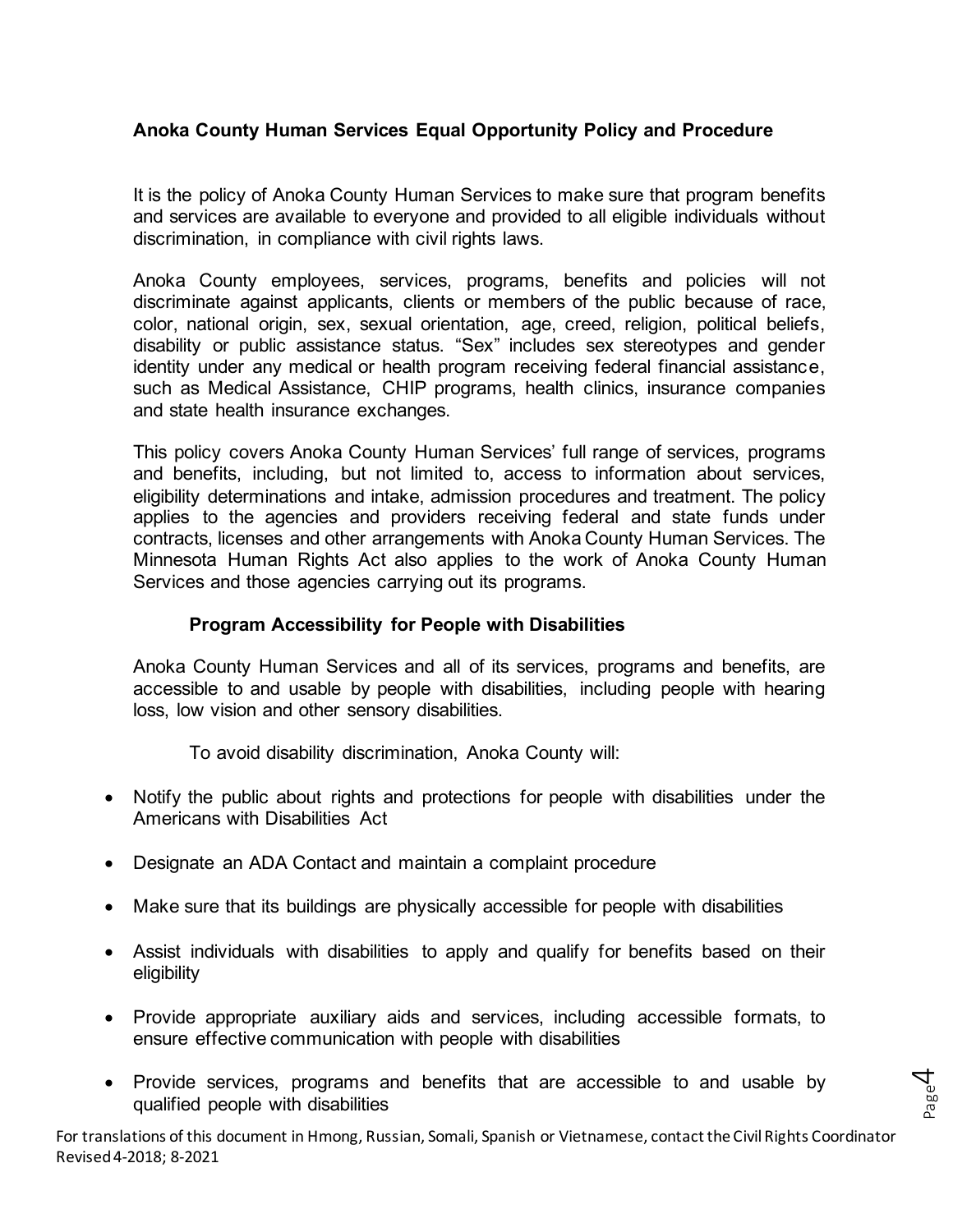#### **Physical access includes:**

- Convenient off-street parking designated specifically for people with disabilities
- Curb cuts and ramps between parking areas and the Anoka County buildings
- Level access into the first floor of all Anoka County buildings with elevator access to all other floors

#### **Reasonable Modifications to Policies, Procedures or Practices**

Anoka County will make reasonable modifications to its policies, procedures or practices when necessary to avoid discrimination on the basis of disability, unless Anoka County can demonstrate that making the modifications would fundamentally alter the nature of the services, programs or benefits.

#### **Effective Communication and Auxiliary Aids and Services**

Anoka County Human Services will take appropriate steps to ensure that communications with people with disabilities and companions with disabilities are as effective as communications with others. To ensure effective communications, Anoka County Human Services will provide appropriate auxiliary aids and services, including accessible formats, so that people with disabilities can receive services, programs and benefits and participate in them in the same way as people without disabilities. Auxiliary aids and services include qualified readers, writers and interpreters who convey information effectively, accurately and impartially using any necessary specialized vocabulary.

To determine what types of auxiliary aids or services are necessary, Anoka County Human Services will give primary consideration to the requests of people with disabilities. Anoka County Human Services will honor the choice of the person requesting the auxiliary aid or service unless it would fundamentally alter the nature of the service, program or benefit or cause an undue administrative or financial burden. If this happens, Anoka County Human Services will find another equally effective auxiliary aid or service.

Page ഥ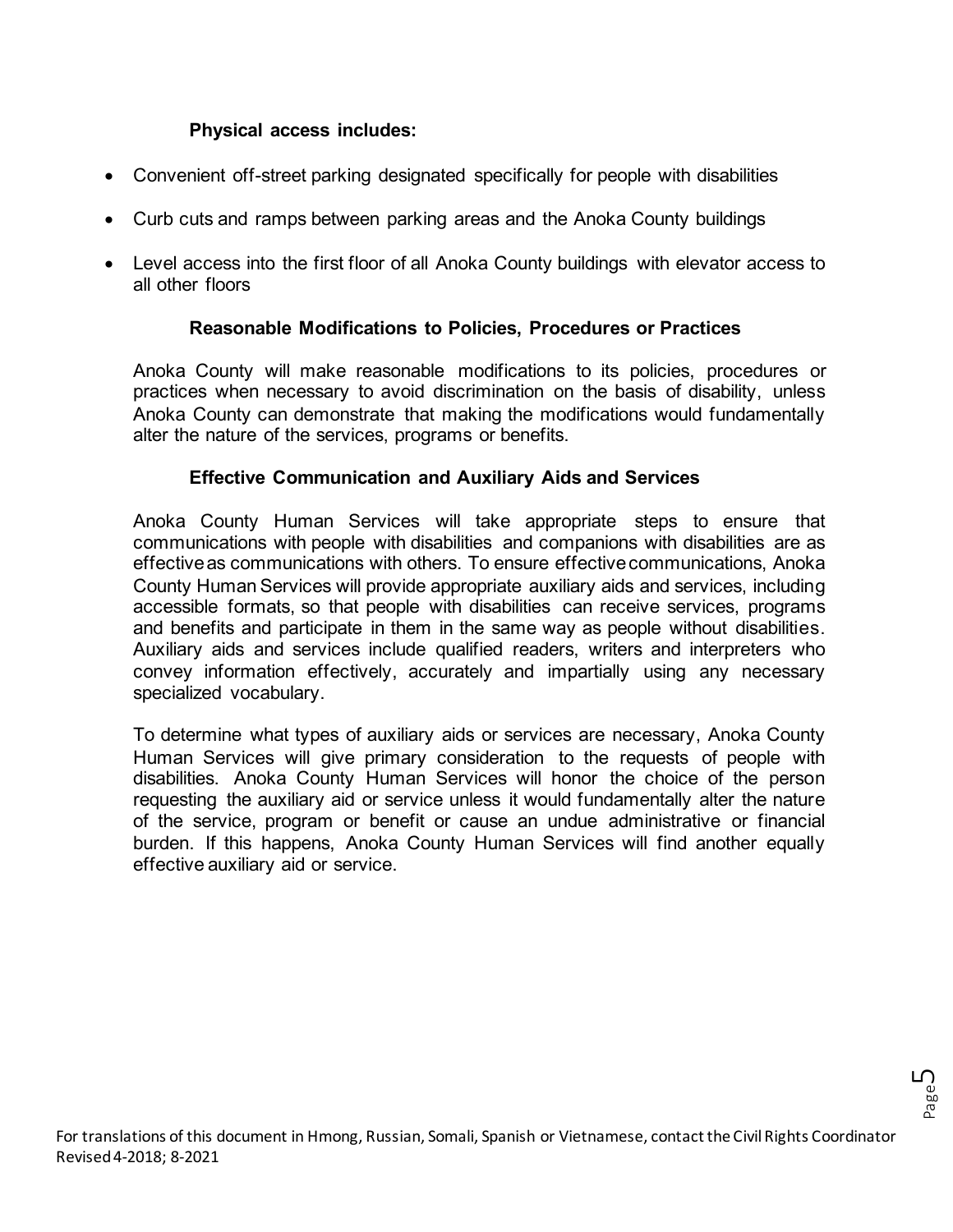#### A. ADA Contact

Anoka County has designated an ADA Contact person to serve as its point person on disability matters raised by applicants, clients and members of the public. ADA Contact information is located on the cover page of this CCRP.

Dee Guthman, Deputy County Administrator Anoka County Government Center 2100 Third Avenue Anoka, MN 55303 Voice: 763-324-4707 Or use your preferred relay service [Dee.Guthman@co.anoka.mn.us](mailto:Dee.Guthman@co.anoka.mn.us)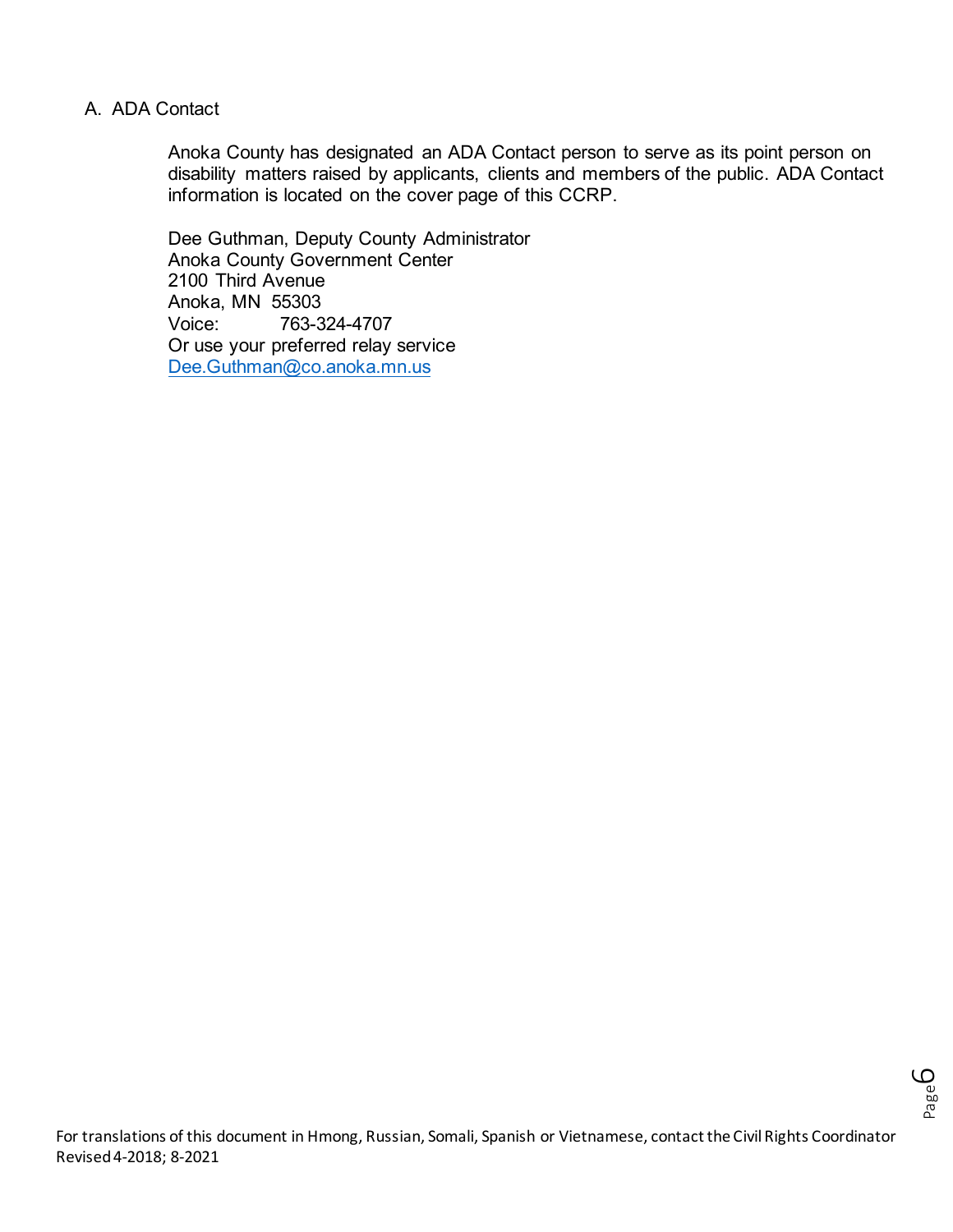#### **Anoka County Civil Rights Complaint Form: Discrimination in Service Delivery**

**Client Information:**

| Name: Name and the second contract of the second contract of the second contract of the second contract of the second contract of the second contract of the second contract of the second contract of the second contract of |  |  |  |  |  |  |
|-------------------------------------------------------------------------------------------------------------------------------------------------------------------------------------------------------------------------------|--|--|--|--|--|--|
|                                                                                                                                                                                                                               |  |  |  |  |  |  |
|                                                                                                                                                                                                                               |  |  |  |  |  |  |
| Name, Address and Telephone number of someone who will know how to reach you (optional)                                                                                                                                       |  |  |  |  |  |  |
|                                                                                                                                                                                                                               |  |  |  |  |  |  |
|                                                                                                                                                                                                                               |  |  |  |  |  |  |
| <b>Agency Information:</b>                                                                                                                                                                                                    |  |  |  |  |  |  |
| Agency: Agency: Agency: Agency: Agency: Agency: Agency: Agency: Agency: Agency: Agency: Agency: Agency: Agency                                                                                                                |  |  |  |  |  |  |
|                                                                                                                                                                                                                               |  |  |  |  |  |  |
| Agency Address:                                                                                                                                                                                                               |  |  |  |  |  |  |

Agency Telephone:

**Information about Discrimination Complaint (check as many as apply):**

| Race                                                                                                                                                                                                                                                                 | Color      | National Origin          | Sex | Creed              | _Religion                |  |  |
|----------------------------------------------------------------------------------------------------------------------------------------------------------------------------------------------------------------------------------------------------------------------|------------|--------------------------|-----|--------------------|--------------------------|--|--|
| Age                                                                                                                                                                                                                                                                  | Disability | Public Assistance Status |     | Sexual Orientation | <b>Political Beliefs</b> |  |  |
| Details of Discrimination Claim: Equal Opportunity and Access<br>Explain what happened to you and please include the following points:<br>Explain why you believe you were treated differently; 2) Explain how you were treated differently from other people;<br>1) |            |                          |     |                    |                          |  |  |
| 3) Give the date(s) of the incident(s) 4) Give the name(s) of the people who were directly involved; 5) If there were<br>any witnesses, give their names(s) and explain what they saw or heard.                                                                      |            |                          |     |                    |                          |  |  |
| If you need more space, attach additional pages:                                                                                                                                                                                                                     |            |                          |     |                    |                          |  |  |
|                                                                                                                                                                                                                                                                      |            |                          |     |                    |                          |  |  |
|                                                                                                                                                                                                                                                                      |            |                          |     |                    |                          |  |  |
| Signature                                                                                                                                                                                                                                                            |            |                          |     |                    | Date                     |  |  |
|                                                                                                                                                                                                                                                                      |            |                          |     |                    |                          |  |  |
| Contact: Civil Rights Coordinator                                                                                                                                                                                                                                    |            |                          |     |                    |                          |  |  |

763-324-1400 (voice) 763-324-1110 (fax) Use preferred relay service

**This information is available in accessible formats for individuals with disabilities by calling 763-324-1400or by using your preferred relay service. For other information on disability rights and protections, contact the agency's ADA Coordinator.**

Page  $\blacktriangleright$ 

For translations of this document in Hmong, Russian, Somali, Spanish or Vietnamese, contact the Civil Rights Coordinator Revised 4-2018; 8-2021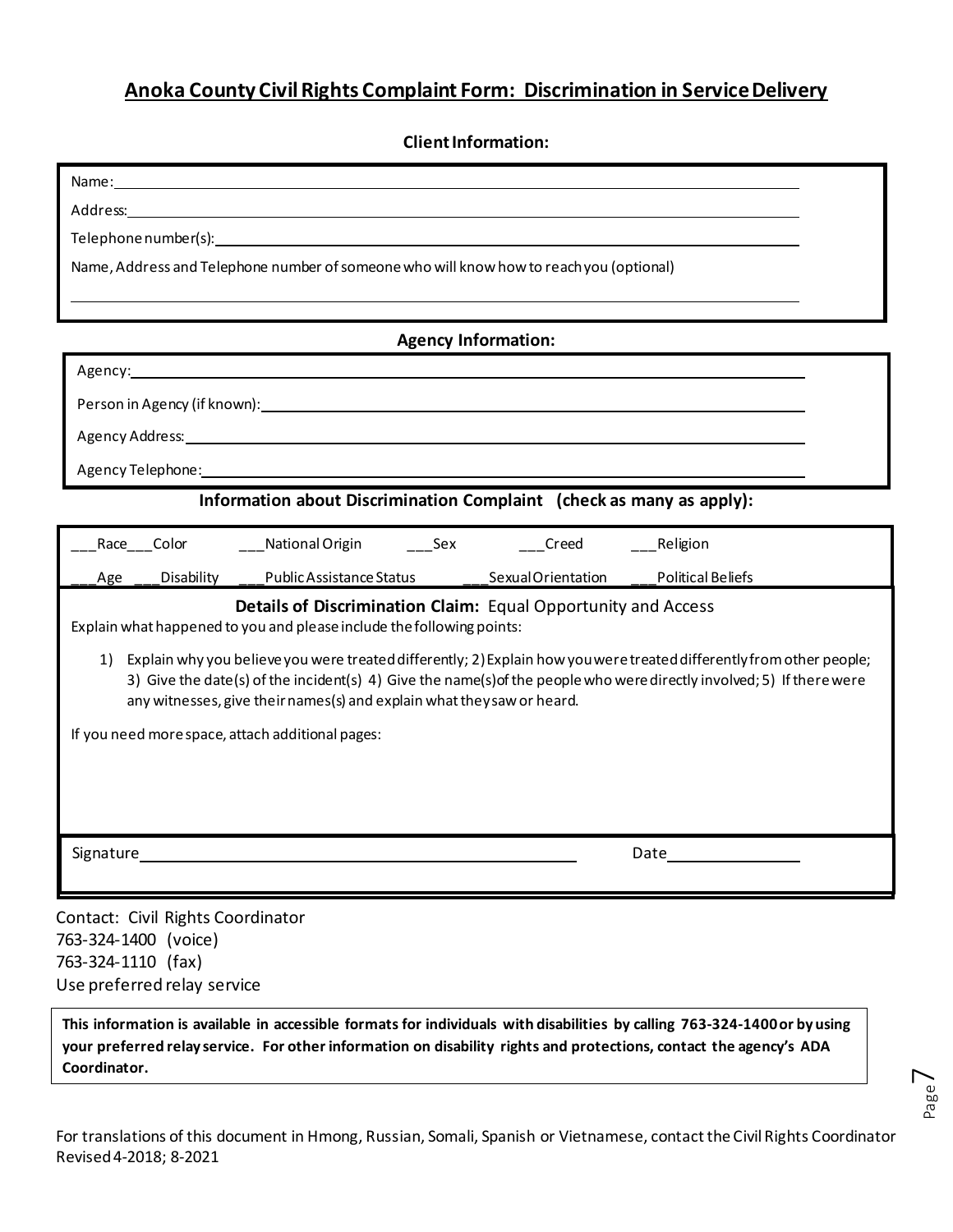## **Anoka County Human Services Civil Rights Complaint Resolution Procedure**

#### **Complaint Procedure:**

Every individual has the right to equal access to services, whether they are an applicant, client or member of the public trying to gain access to human services program information or benefits. Anoka County Human Services has a civil rights complaint procedure that provides prompt and thorough resolution of civil rights complaints.

Civil rights complaints allege discrimination. Individuals have a right to file a civil rights complaint if they believe they or an individual they care for has been discriminated against because of their race, color, national origin, sex, sexual orientation, age, creed, religion, political beliefs, disability or public assistance status. *Sex* includes sex stereotypes and gender identity discrimination that occurs in medical or health programs and clinics receiving federal financial assistance, such as Medical Assistance, MN Care, Children's Health Insurance Program (CHIP) programs, insurance companies and state health insurance exchanges.

It is against the law for anyone who works for Anoka County to retaliate against a person who files a complaint or who cooperates in the investigation of a civil rights complaint.

To file a complaint, ask for Anoka County Human Services' equal opportunity policy, complaint procedure and complaint form. Use the contact information below to file your complaint. You can also review the law and regulations that outlaw discrimination in the Civil Rights Contact's office at Anoka County Human Services:

Cindy Cesare, Division Manager Anoka County Human Services Anoka County Government Center 2100 Third Avenue Anoka, MN 55303 Voice: 763-324-1400 FAX: 763-324-1110 Or use your preferred relay service [Cindy.Cesare@co.anoka.mn.us](mailto:Cindy.Cesare@co.anoka.mn.us)

- A. Civil rights complaints **must** be submitted to the Civil Rights Contact within 180 days of the date the alleged discrimination occurred.
- B. A complaint **must** be in writing and contain the name and address of the person filing it. You should also give your telephone number or relay service number if you are deaf or hard of hearing. Give your email address if it helps get in touch with you. The complaint **must** state the problem or action alleged and the relief desired. If you need assistance with your complaint, the Civil Rights Contact will help you.

Page  $\infty$